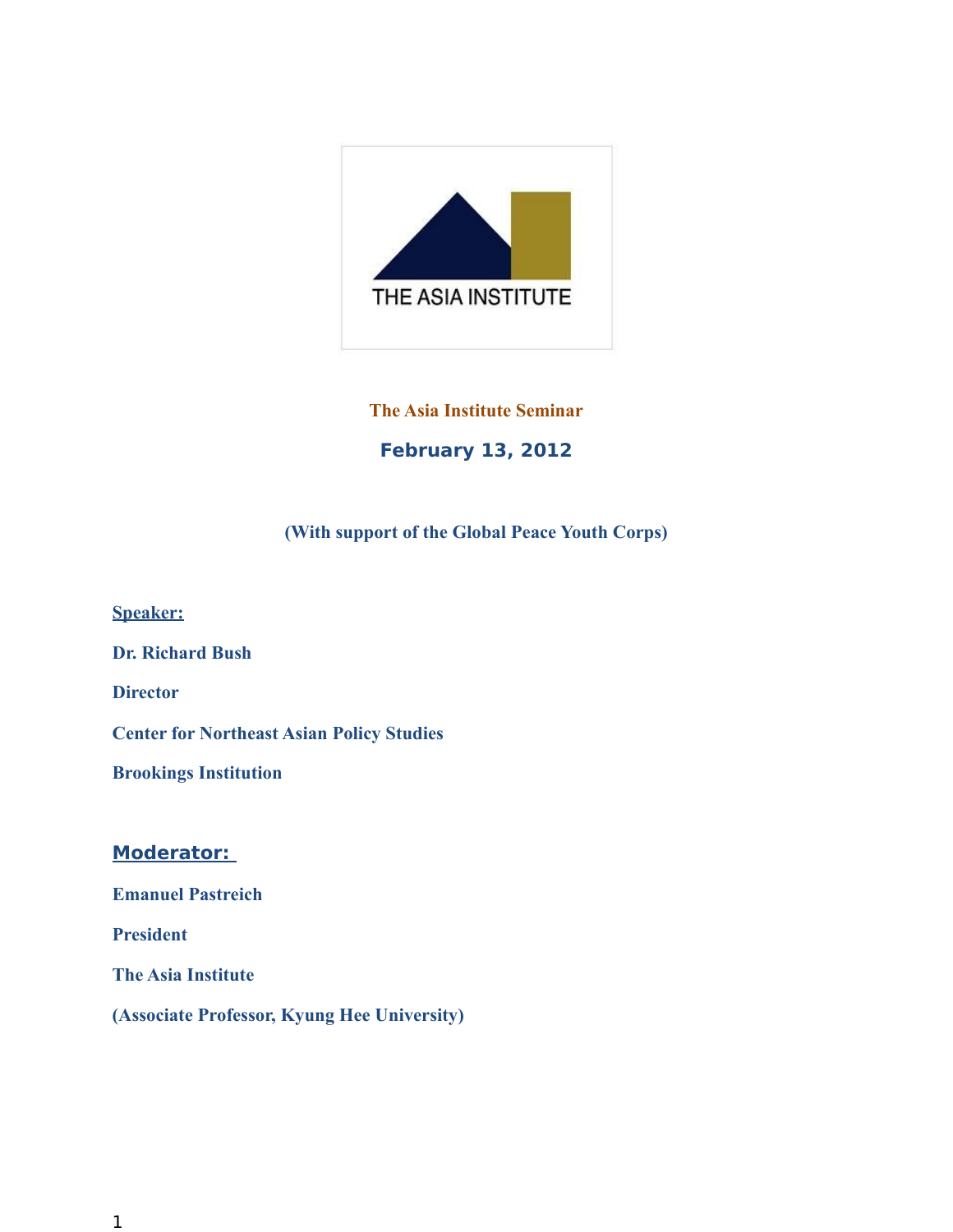**Thank you for joining us this afternoon. We live in an age in which China's impact on the world is growing daily, and yet many have only a very vague idea of how China actually works. Your insights are most valued. Tell us a little about your current research on China and Northeast Asia.** 

### **Richard Bush**

**I spend most of my time conducting research on China-Taiwan relations these days. I am currently writing a book on contemporary Taiwan-China relations in which I trace the relationship and offer my views on prospects for the future. I also dabble in other aspects of East Asian Security issues from time to time. I have done a long report on North Korea and its nuclear programs. I have written about China-Japan security relations as well.**

#### **Emanuel Pastreich**

**When will your current book be completed?**

### **Richard Bush**

**I hope that it will be published this summer.**

#### **Emanuel Pastreich**

**What are your thoughts on the future of cross-straits relations?** 

#### **Richard Bush**

**Over the last four years we have seen a process of stabilization in cross-strait relations and a significant reduction in mutual fear and distrust between China and Taiwan. That said, we should not assume that a general warming of relations will lead to Taiwan's unification with the mainland in the near future. The overall situation is more complex than most observers understand and there are a multitude of political obstacles, some subtle and some historical, that must be resolved before that possibility could be entertained. On the one hand, I hope that China does not become overly anxious about the rate of progress or have**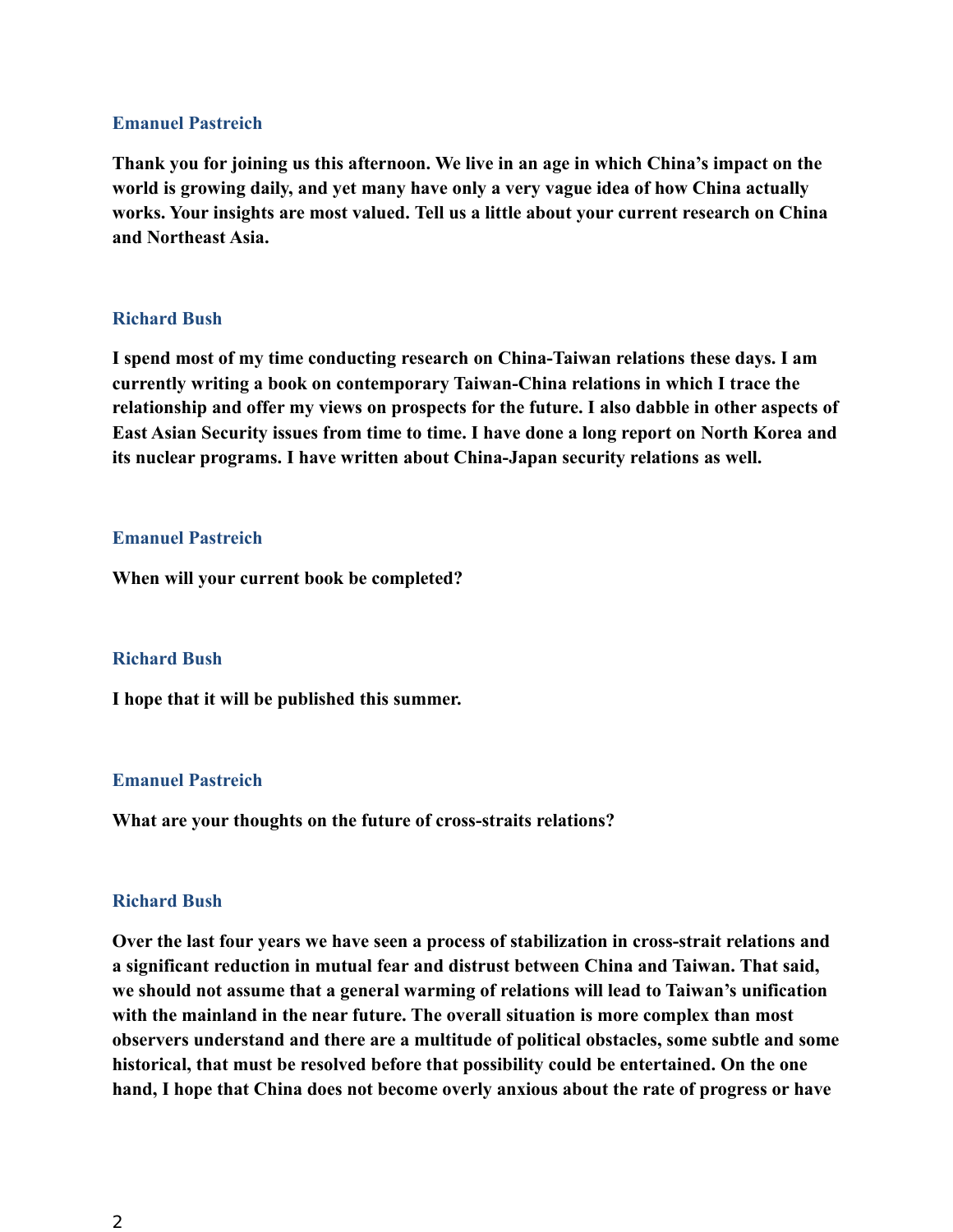**unrealistic expectations. On the other hand, I hope that the United States does not simply conclude that the problem is solved and walk away.**

### **Emanuel Pastreich**

**There are a few parallels between the on-going dispute between Taiwan (The Republic of China) and the mainland (People's Republic of China) and that between South Korea (Republic of Korea) and North Korea (Democratic People's Republic of Korea) over the last sixty years: the ideological confrontation, the differences in approaches to economic development and the global tussle over legitimacy in front of the world. Of course things have changed utterly in the Taiwan-PRC relationship. What are the differences, and the similarities, between the Taiwan-PRC relationship and North-South relations on the Korean Peninsula? How are the stakes different?** 

## **Richard Bush**

**There's a great difference in the size of the two parties. China is much larger, by virtue of population, than Taiwan. And the Chinese economy is a major force in the Taiwanese economy. The People's Republic of China has a large military and potential to project force. On the Korean peninsula, by contrast, South Korea is far more prosperous than N. Korea And South Korea has robust conventional forces, while North Korea does not.** 

**Another crucial difference is that China made the decision in 1979 that if the communist party was going to have any legitimacy it had to move away from a Stalinist-type economic system and engage in a large-scale reform effort. That effort required domestic changes to improve the environment for foreign investment and support other forms of private economic activity. Those policies also required a peaceful economic environment to be successful. Taiwan, in turn, saw an opportunity in this shift to expand their operations in mainland China and to increase their global competitiveness.**

**The comparison with the Koreas is stark. North Korea, even at this late date, has yet to make any significant reforms in its economic or foreign policies. In spite of years of the "Sunshine Policy" on the part of South Korea, which was meant to open up greater cooperation between the two sides, we have not seen much progress.** 

**Another difference is that Taiwan now has a substantial investment in the People's Republic of China, and has a stake in the status quo within the Chinese system as well. There is nothing approaching that sort of engagement between the Koreas. Of course, there remain substantial gaps with regards to issues involving the People's Liberation Army and**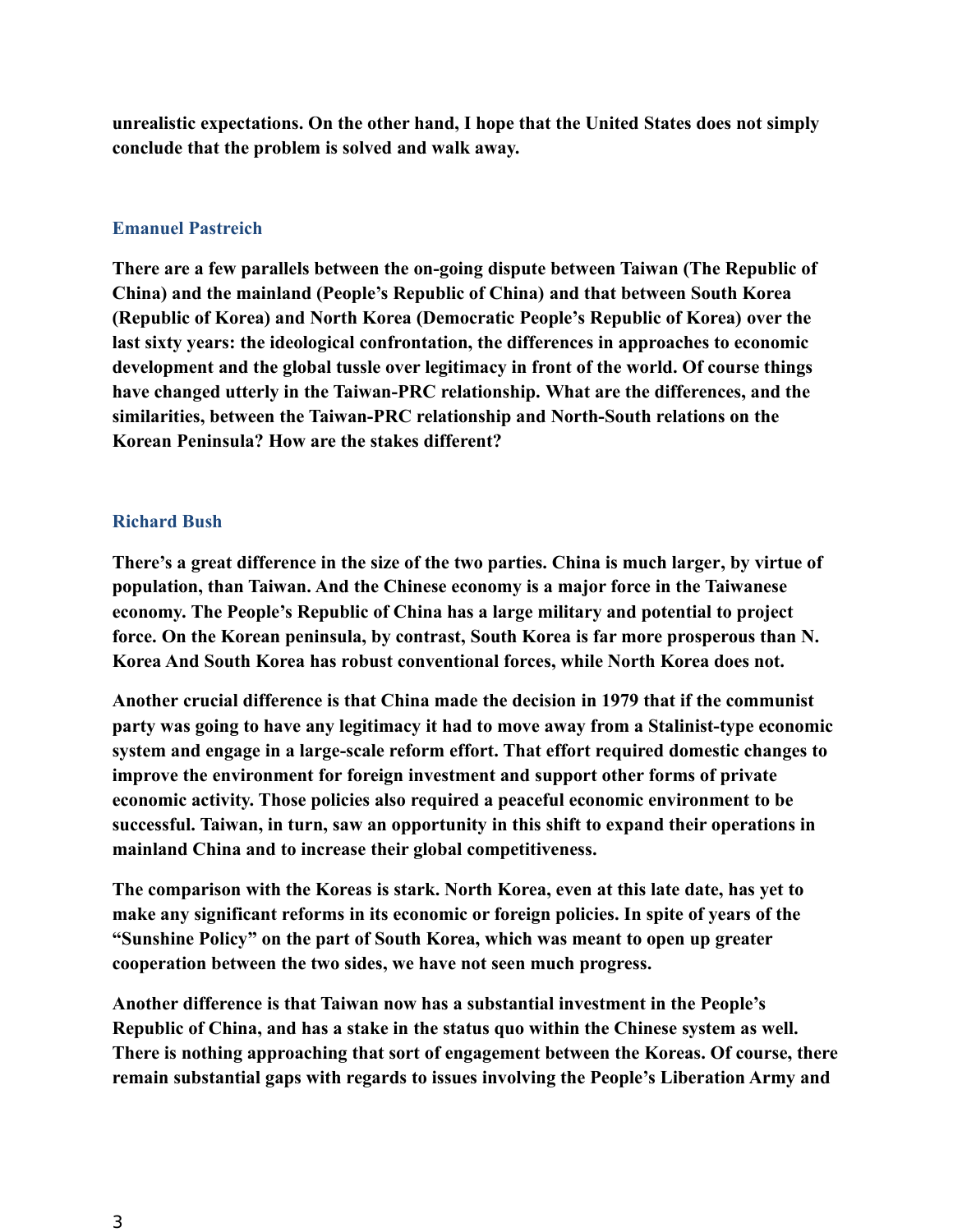**security with Taiwan, but the gaps in perception and in cooperation are far wider on the Korean Peninsula.** 

### **Emanuel Pastreich**

**Let us take a different comparison. What if we compared China in the 1970s, after the death of Mao Zedong, with North Korea today? In both cases you have countries that have been ruled by a strict socialist government and that were subject to an unrelenting cult of personality. If you were going to make a trans-historical comparison, to compare China then with North Korea today, what would be the similarities, and what would be the differences?**

### **Richard Bush**

**The North Korean regime is more stable and more secure than the Chinese regime was in the 1970s. Chairman Mao had waged war on his own party for a decade and created a level of social chaos that made the situation after his death dire. China's economy was stagnant from years of isolationism. Of course, if we speak in terms of social and economic development, the problems of the North Korean economy are also pretty dire today.** 

**Over the last thirty years, Chinese efforts to open up to the world and reform have been quite impressive. The only way North Korea can find a way out of the trap it has set for itself is to open up in a similar manner.** 

## **Emanuel Pastreich**

**Let us focus on South Korea. South Korea has risen in global prominence, economically, politically, and culturally, over the last ten years, and especially over the last five years. What do you feel is South Korea's role in Northeast Asia and what thoughts do you have about the road ahead for South Korea?** 

### **Richard Bush**

**If there is a success story for American foreign policy in the post World War II era, it is South Korea! South Korea was devastated by the Korean War and reduced to a sustenance economy by that brutal conflict. But through hard work at home, and the alliance with the United States, the South Korean people were able to build a very impressive country. Korea**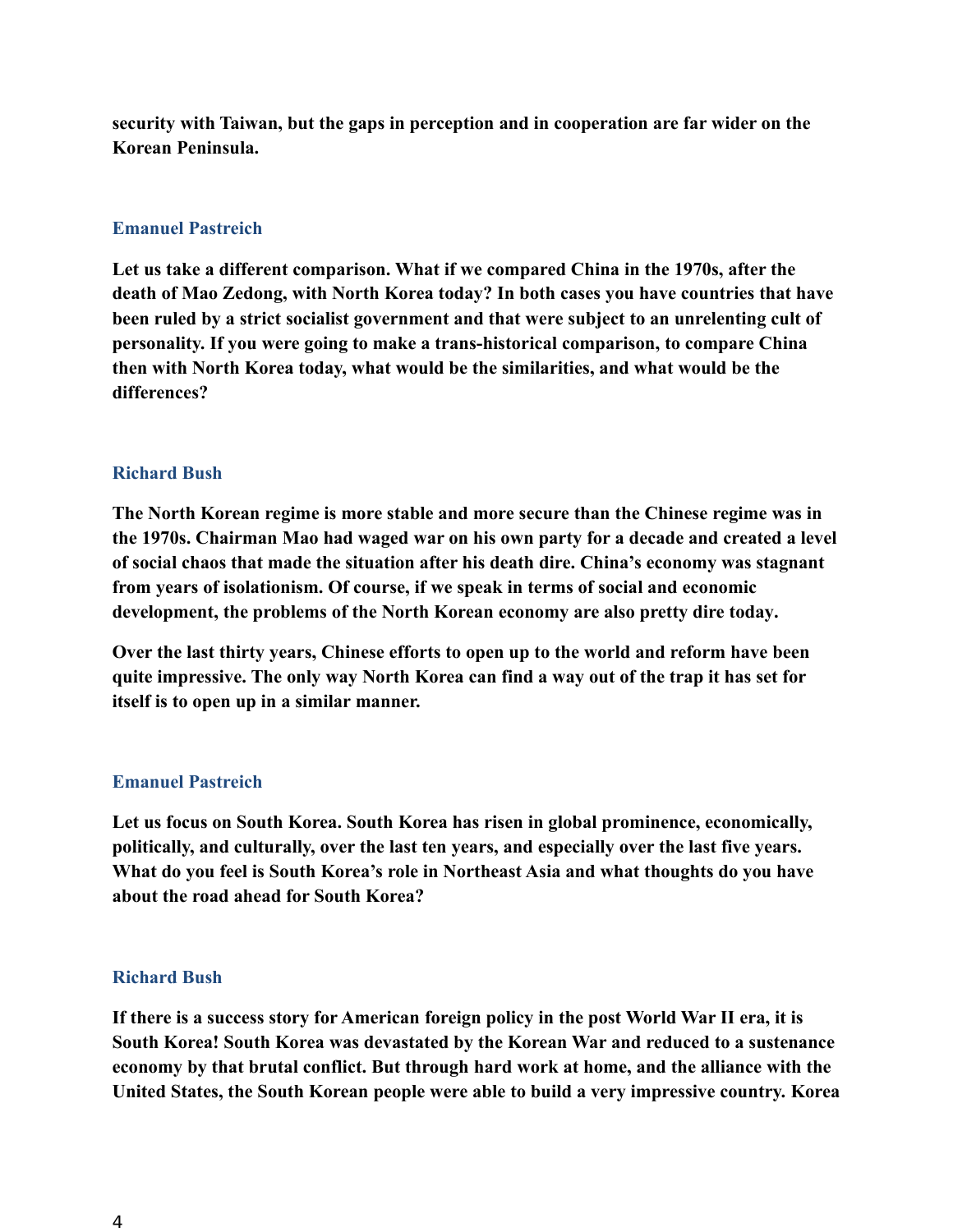**is now home to major corporations with global reach, a sophisticated military, and remarkable institutions for research and higher learning. Moreover, South Korea is increasingly playing an important role in international affairs. To a remarkable degree, South Korea has taken a stake in the international system and has committed itself to global institutions. South Korea has been willing to take significant responsibility as well in the global international economy. South Korea has taken a constructive path and is playing a leadership role; the successful hosting of the G20 summit in 2010 and the plans for the Nuclear Summit this year in Seoul are testimony to Korea's new global role.** 

**At the same time, South Korea does face a few challenges. For example, South Korea has immense challenges in remaining competitive in an international economy that is marked by rapid technological change. South Korea also has to respond to the rapid rise of China and its implications for Korea's economy and its foreign relations. Of course the challenges that South Korea faces are faced by all advanced economies. Nevertheless, South Korea's geopolitical situation makes them more acute and the demands on Korean policymakers and the members of civil society are substantial.** 

**And then there is the dilemma of North Korea. Should South Korea take a soft line of accommodation with North Korea and risk that its efforts are cynically exploited? Or should it take a "tough love" approach and risk major destabilizing incidents that could hurt its economy? The choice depends on what North Korea is doing, and how South Korea assesses those moves. The relationship is far from simple, and it is often quite unpredictable.** 

### **Emanuel Pastreich**

**We hear much about Korea's cultural role in the world these days. What do you think is the potential for Korea's culture globally?**

### **Richard Bush**

**Traditionally, Korea was a great civilization with a remarkable tradition of learning. Korea was impressive, both intellectually and artistically, for a thousand years. It appears that the full potential of that Korean civilization is being revived these days. We see such vitality in Korean music, art, literature, and film. Its impact in the region and the world is growing. North Korea, however, is not contributing to that process at all. If anything, North Korea is distorting - hampering - Korea's full potential. The effort to restore and transform North Korea will be a major, major headache. That said, if the two were together, the combination could be quite impressive.**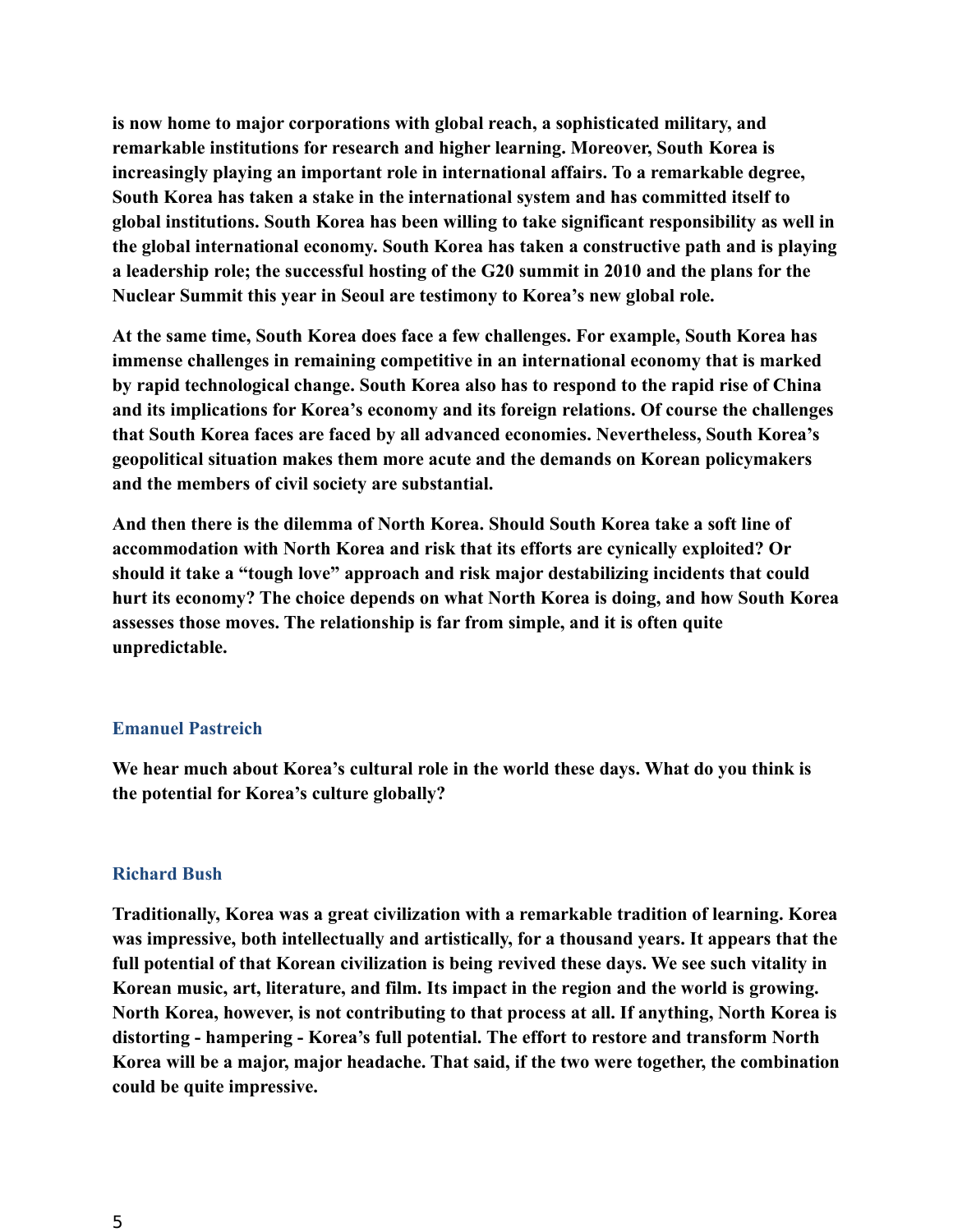**I've lived in Korea for five years, and during that time I've seen all sorts of practices, approaches, in Korea where I thought, "That's not how I would do things." Koreans seem to be so poorly organized, without the sort of planning that I take for granted. On the other hand, I've seen Korea grow increasingly sophisticated in business, in government, in research over that time—they are clearly doing something right even if foreigners cannot understand it. The expertise of foreigners who come to Korea is on a different level now than it was five years ago. We see people from the global creative class flocking to Korea in search of opportunities these days.** 

**Actually, this evening, our Asia Institute hosted the Indian ambassador right here in Seoul. The dinner featured a very lively discussion about the potential for Korea to expand its horizons. Countries like India, Mongolia, and Malaysia are becoming much more visible in Korea these days. At the same time, China remains the largest player in the region and a focus of attention for Korea.** 

#### **Richard Bush**

**The main dynamic is one in which a more powerful China acts in ways that are not surprising, from a cold analytic point of view, but still worrisome. A more powerful China asserts itself, and will assert itself, in ways that can sometimes be disturbing if you are on the receiving end. That is a challenge both Koreas will have to deal with going forward. Then there's the issue of how those affected by China's actions respond. That is where South Korea has some choice, and some flexibility. In 2010, at different places on China's periphery, China acted in ways that disturbed the neighbors, taking actions that were perceived as aggressive or expansionist. Not all of those cases of assertiveness proved to reflect decisions by China's top leadership; sometimes conflicts or misunderstandings resulted from the autonomous implementation of a general policy by PRC agencies that pursue their own agendas.** 

**In the South China Sea and the East China Sea, there are a variety of Chinese actors involved and each has a certain, somewhat parochial, vision of their mission that they act on. In many cases, the confrontations are certainly not what leaders in Beijing would have approved of, if they had been consulted, but they nonetheless have to clean up the mess. We have seen a series of these events in the South China Sea, in the East China Sea and in an incident near the Senkaku Islands.**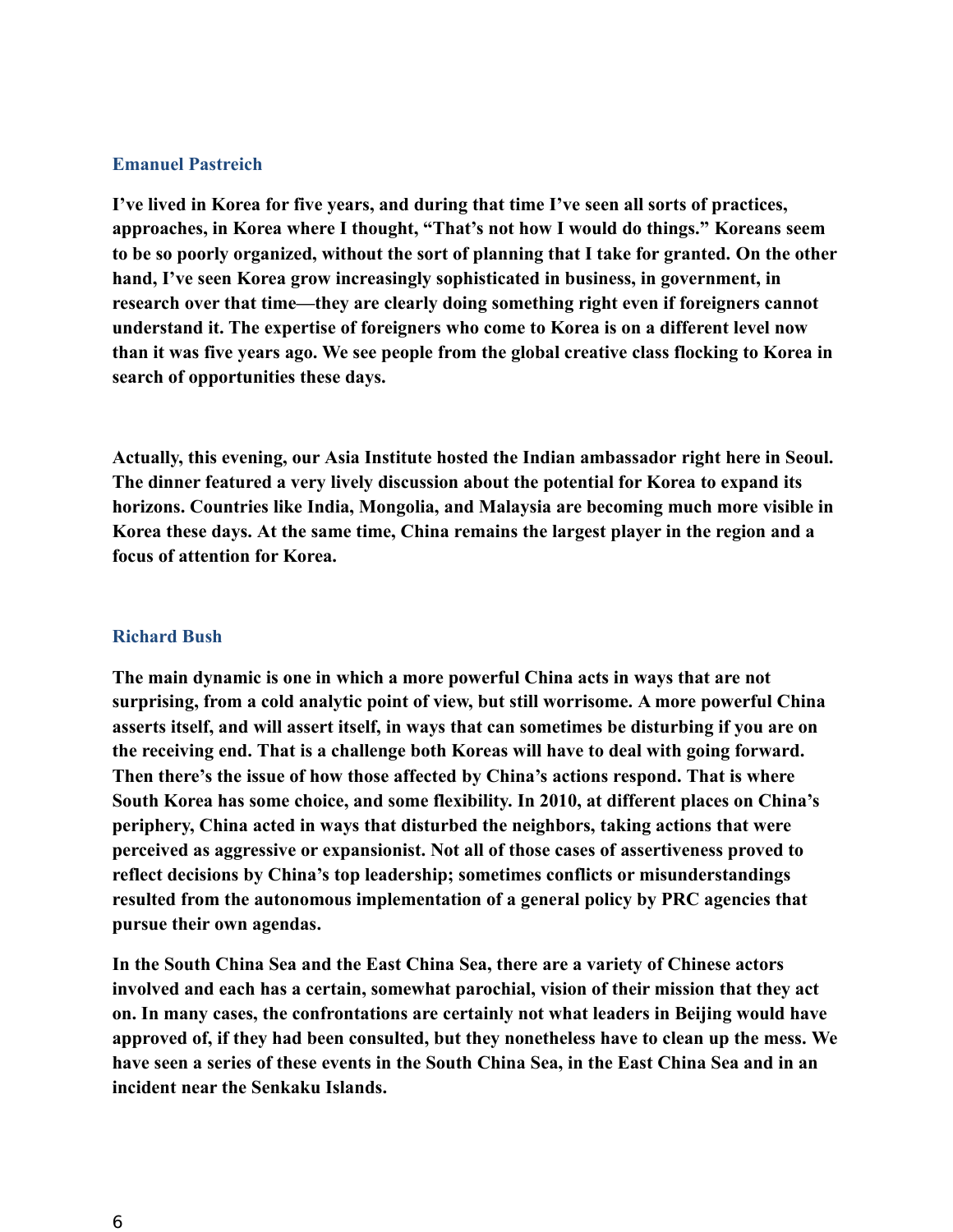**We've also seen such ambiguous Chinese actions in the case of the Korean Peninsula as well, in the Chinese response to the sinking of the ROK Navy corvette Cheonan and the shelling of Yeongpyong Island. In these two cases, the Chinese decided to support the North Korean regime more strongly and assure the succession by not restraining North Korea as much as before.** 

**In just about all of these cases, the parties concerned, and the United States, chose to push back a bit, to signal to China that these actions were inconsistent with those of a good neighbor, and that there was an expectation that China would show greater restraint. It appears that, because of South Korea's protests to the North Korean acts of war and the United States response, China is restraining Pyongyang more today in 2012 than it did in 2010, and that is a good thing. But relations with China form an ongoing process. We will see new manifestations of assertiveness in the future, and those affected will have to decide whether, and how, to accommodate or to push back.**

### **Emanuel Pastreich**

**Regarding Kim Jong Il's funeral, what developments have you observed since then? What are the prospects for the future?**

## **Richard Bush**

**Nobody on the outside has any clue what is going on in North Korea with regards to the power shifts resulting from the succession. We can only watch surface manifestations, which can be misleading. What has happened was what was expected. Beginning in 2009, the regime began preparing the transfer of leadership from Kim Jung Il to Kim Jung Eun. This transfer of power, which is still going on, took place quite smoothly in spite of Kim Jung Il's unexpected death. This appears to be a well-scripted event.** 

**The events and commentaries that have followed were well-scripted. We might say this was Kim Jung Il's last directorial role.**

**One gets the impression that North Korea is working very hard to prove to everyone that everything is normal and that continuity is the order of the day. One suspects that perhaps stability is not as assured as they might like us to think. This is a transition process that does not occur over the span of a few weeks, but rather a couple of years. Most likely it will be contested at various points along the way. Whether Kim Jung-Eun will only have titles and no substantial power, or whether he actually will gain the authority that goes with those titles, remains an open question, with implications for all of us.**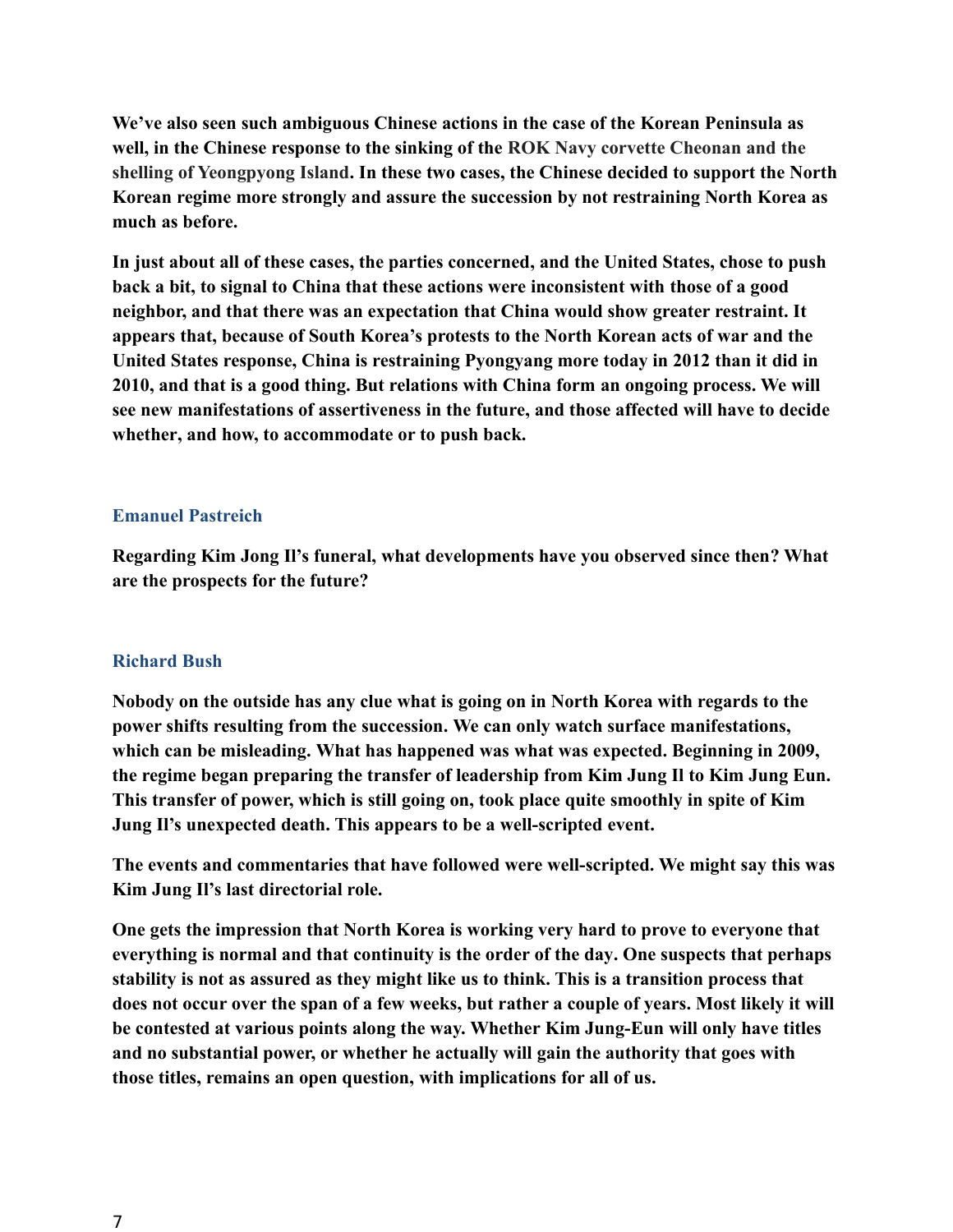#### **Kyung-seon Lee Sungkyunkwan University**

**With the passage of time, it seems that the interest of Korean youth in reunification (once a rallying cry for the student movement) is decreasing. Government policies are lackadaisical and unimpressive. What hope, what meaning, do you think the possibility of unification offers for young Koreans?** 

#### **Richard Bush**

**When we imagine a future about unification, it is essential that we consider the terms and conditions under which it might take place. Who will the agreement for unification favor and what are its implications for North Korea and South Korea? Young people in South Korea should take a keen interest in this issue because they will have to live with the consequences of reunification. If the terms of unification are good for South Korea, the future will be better. But in any scenario, unification will be a burden on the South, and on the international community. Young Koreans may end up paying for reunification throughout their working lives.** 

**Finally, I would say that to the extent that division has kept Korea from realizing its full national potential, reunification will remove that obstacle.** 

### **Emanuel Pastreich**

**The year 2012 is a year of major changes in the political leadership of the region. There will be a new President in Russia, a new president in South Korea and possibility a new president in the United States (or certainly changes in the administration in a second Obama term). At the same time, Xi Jinping is preparing to take over from Hu Jintao as well. So the transition in North Korea comes at a moment of multiple transitions.** 

### **Richard Bush**

**Yes, you do make an important point with direct implications for the Korean Peninsula. The fact there will be leadership transitions in all those countries could prove to be a test of North Korean restraint. Some speculate that such transitions in the region might lead North Korea to sense this is the time to test a nuclear weapon again, to assert itself through other provocations. If, however, North Korea chooses to not to take advantage of this coincidence of timing, that would also suggest something about the new regime. On the other hand, it may remain restrained, if only to increase the possibility that a progressive president is elected in the ROK.**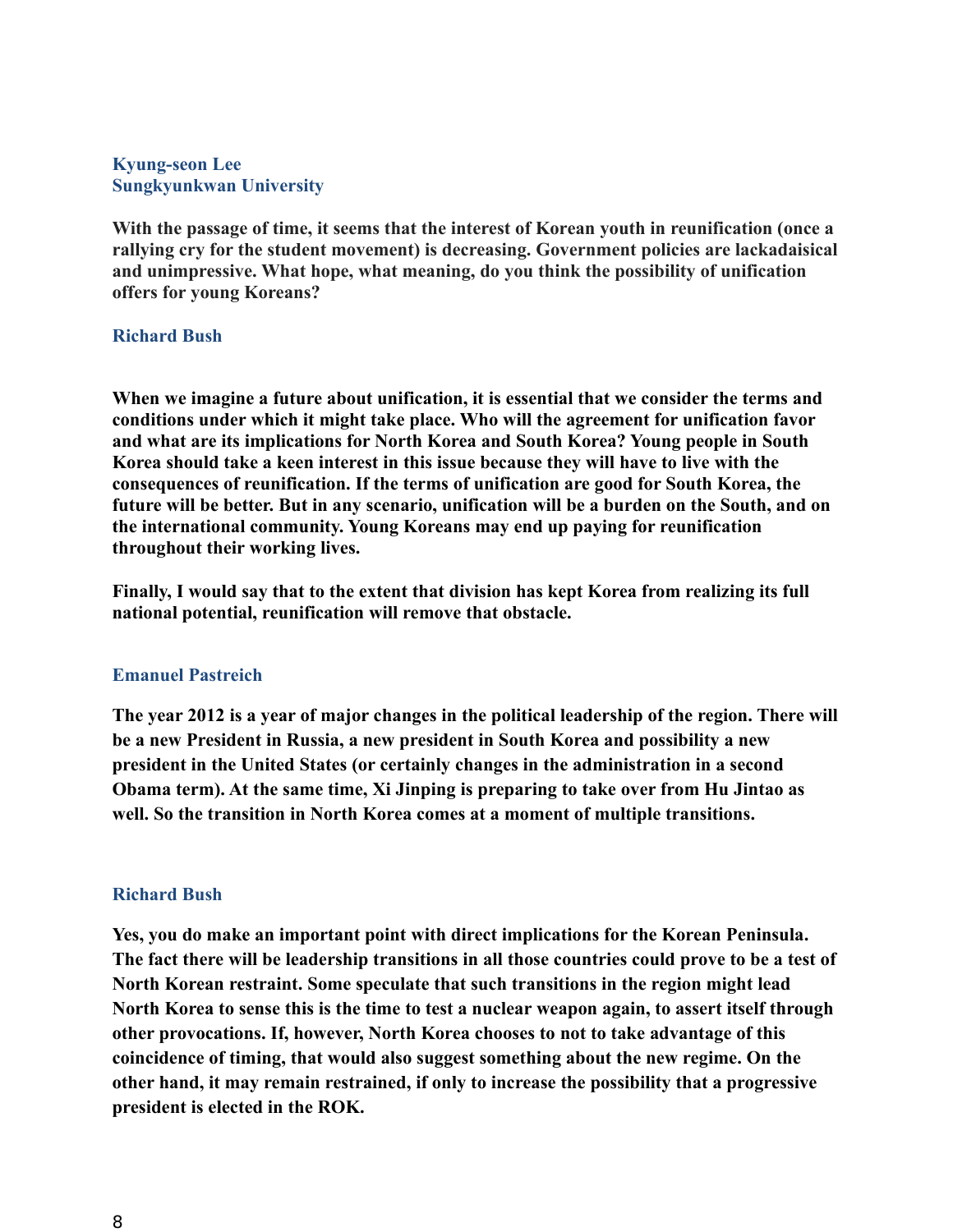**As we look towards the transition in China, especially in terms of the relationship of Hu Jintao with Xi Jinping, what do you anticipate?** 

#### **Richard Bush**

**Hu Jintao will have no positions in government after he gives up his posts. The process is phased. Xi Jinping will become the General Secretary of the Communist Party whenever the 18th Party congress is held. It could be September, October, or November. It could be the case that he will be named the chairman of the party central military commission. In that case he would also be replacing Hu Jintao. Then there is the National People's Congress in March of next year. At that point, if all goes according to plan, Xi Jinping will be named president of the People's Republic of China and Li Keqiang will be named premier. The most likely deviation from that script would be for Hu Jintao to retain the position of chairman of the central military commission. Hu Jintao had to wait for two years until Jiang Zemin was willing to give up that chairmanship. No one knows the probability, but it could create a division of command within the system. The transition should be quite straightforward. The question of who will be on the politburo and who will be on the politburo standing committee is less clear.** 

#### **Choi Seung-Hun**

#### **Ajoo University, Korea**

**There has been a renewed interest in the possibility of reunification of the Korean peninsula since the death of Kim Jong Il. As the new Kim Jeong Eun administration tries to quickly establish its authority and assure social stability, what are the surrounding countries most concerned about? What changes in policy in those four countries can we detect?** 

#### **Richard Bush**

**In the short term, the four surrounding countries and the United States are worried about stability, especially on the Korean Peninsula. That concern seems to have been allayed for the moment. In the United States, however, there is the opinion that this state of affairs in North Korea cannot last forever. Either North Korea will need to test another nuclear device, particularly a device with highly enriched uranium or engage in some other form of provocation. For the medium and long term the question for us is whether the new**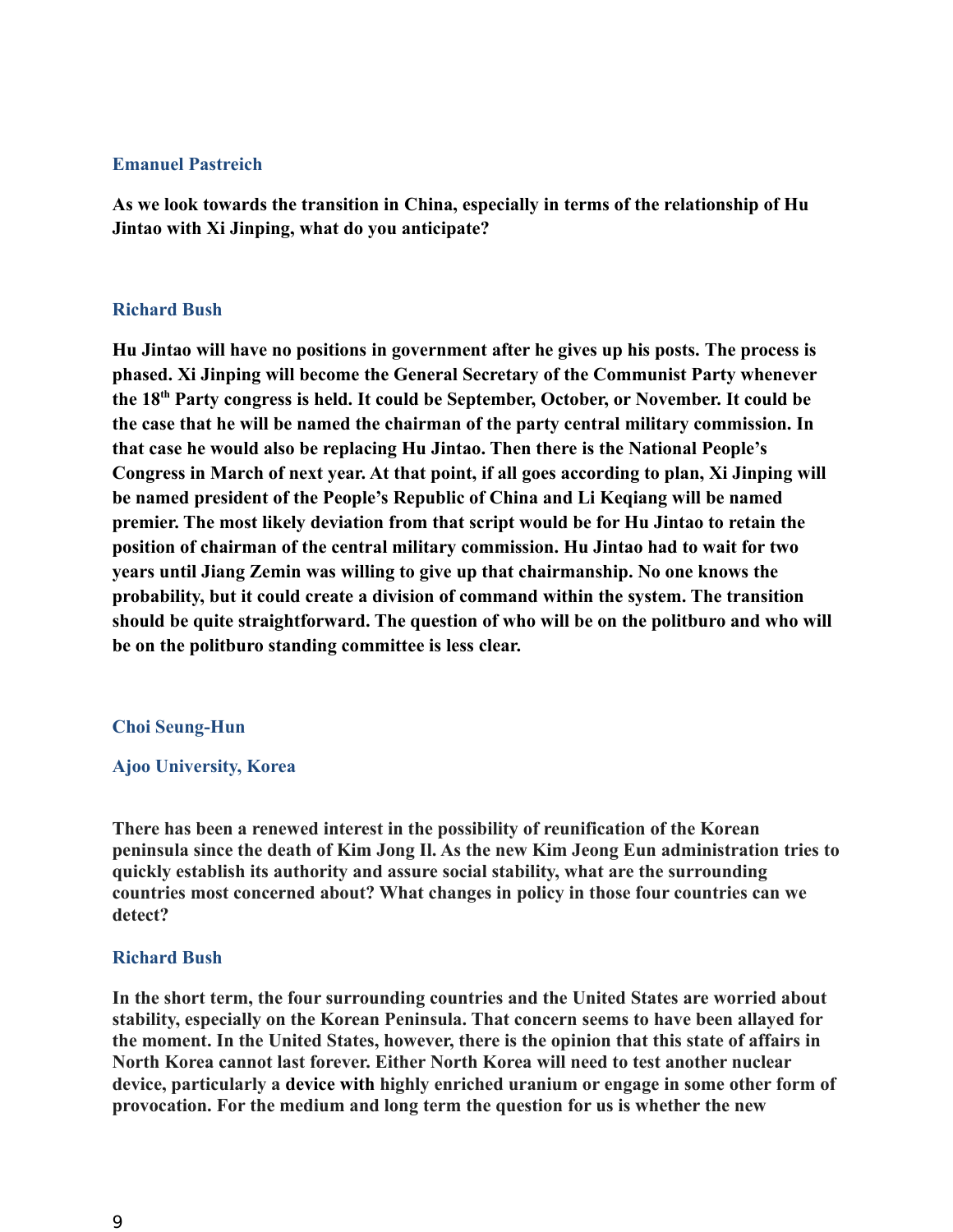**leadership in North Korea will conduct an assessment of Kim Jong Il's policies and their effects on North Korea, and then proceed to make policy changes. With regards to real reform, I don't think anyone holds out any huge hopes. China would like to see real changes in North Korea, a move towards the Chinese economic model that would make North Korea less of a basket case. The United States and South Korea would certainly like to see changes in North Korea's defense policies, especially its nuclear policies.** 

**I think it is too early to tell whether those sorts of changes will occur, but they are not a complete impossibility. It would be a mistake to assume they will happen. The countries involved in the Six Party Talks are sticking to their past policies and not making any big changes at this point.** 

**Russia would very much like to be more involved in the game in Northeast Asia, and they are pushing their trans-Korean pipeline. It could be that when Vladimir Putin is president again there will be more emphasis on North Korea. But Russia is the least significant player in the Six Party Talks.** 

### **Emanuel Pastreich**

**So you don't imagine there to be a risk of a Putin-esque relationship in which the former president retains his political influence?**

## **Richard Bush**

**I think that scenario is unlikely. When Hu Jintao gives up his positions in government, he will no longer play that role in government. There may still be opportunities for him to influence personnel position and maybe policy. It appears that Jiang Zemin, even though he gave up his last post in 2004, has influenced matters behind the scenes. For Hu Jintao that will be a personal choice, however.**

## **Emanuel Pastreich**

**It's a very impressive change in China that we now have such a predictable and transparent turnover of power. Certainly China was not run that way before, if we look at the case of Lin Biao and Deng Xiaoping.** 

### **Richard Bush**

**Yes. This is one of Deng Xiaoping's greatest legacies: The transfer of power at the highest levels in China has been institutionalized.**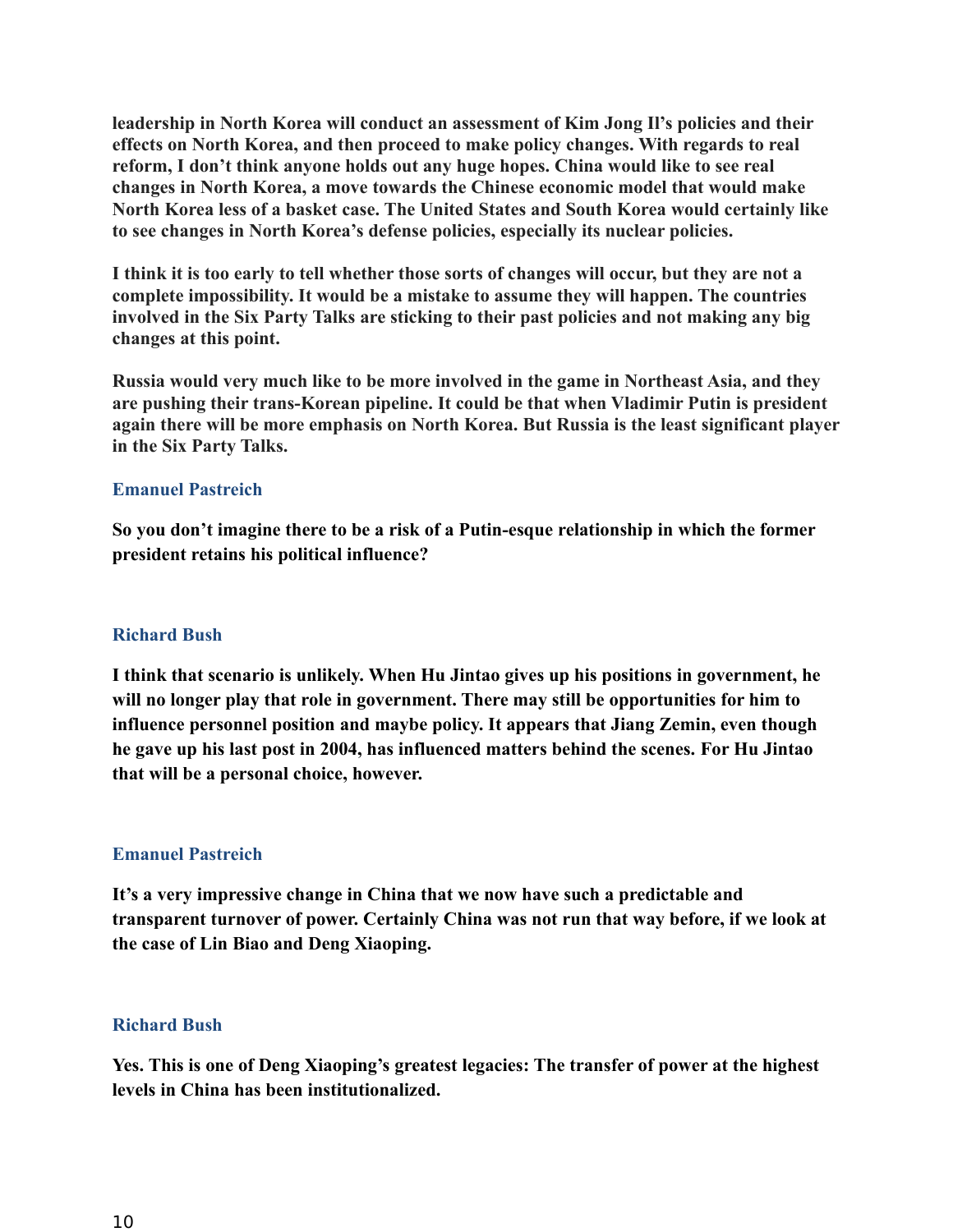**Coming back to Korea. In the economic realm, Korea has been a leader in efforts to promote free trade via major trade agreements with the United States and India, to name just two. Korea is putting forth a series of new proposals as well. I have watched Korea become a major trade center for the region and the world. What is your assessment of Korea's importance in economics and trade?**

### **Richard Bush**

**Korea has been a leader promoting the liberalization of the international economic system and trade system. Such efforts have had very positive results as the countries of the world, and the companies within them are encouraged to maximize the use of their resources in a rational way and exploit comparative advantage. The distortion of economic activity promoted by protectionism creates waste.** 

**The KORUS FTA legacy, which was carried on from President Bush to President Obama, has helped President Obama to position himself where he ought to be, more in the direction of free trade. I hope that as Korea pursues trade liberalization going forward that it pushes for high-quality agreements, like that with the United States. This is an issue in East Asia, where many countries are reluctant to open up only certain sectors because of economic and political issues.** 

**South Korea, like the United States, must protect its most precious economic assets, including intellectual property. If a country like South Korea is going to base itself on a growth strategy of innovation, it needs to protect those assets. In that respect China presents a huge challenge for Korea because some of its growth is fueled by theft. This is an area in which Korea and the US should work together to exert more pressure on China to end this theft of intellectual property rights.**

### **Jae-hyuk Lee Youngnam University**

**I don't think that reunification of the Korean peninsula is just a matter for North and South Korea to decide. As the unification of the Korean peninsula is delayed, what are the implications of this continued "divided state" for the rest of Northeast Asia? and for the world?** 

### **Richard Bush**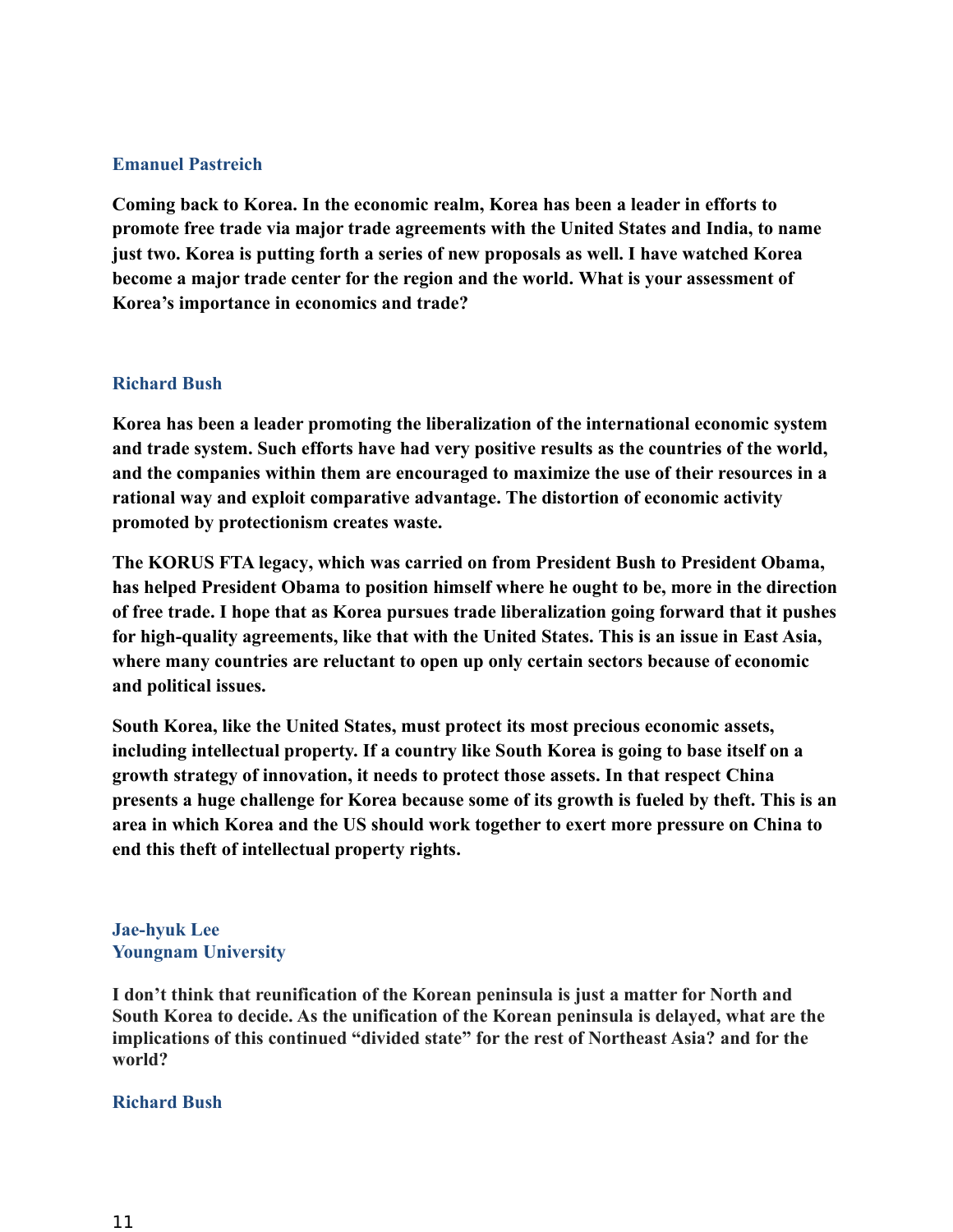**As long as North Korea pursues the policies it pursues now, we will find ourselves stuck in a status quo that has some risks. We are accustomed to that status quo, but it creates real divisions within South Korea, but also within China. There are risks related to continuing this situation.** 

**Above all, a continued divided peninsula means that the people of North Korea will continue to be miserable. That is a true tragedy. In part it is a national tragedy of a divided nation that cannot fulfill its true potential. But it is also a human tragedy that is saddening for everyone.** 

### **Emanuel Pastreich**

**The total number of patents in China exceeded those of the US this year. China might be in the intellectual property protection business soon.**

## **Richard Bush**

**This figure regarding patents is only a rough indicator of the ability to innovate. Some of these patents are really more a matter of national pride. Others are a way complicating matters for the true patent holder. That is, Chinese entities will copy technology and then patent their technology domestically. When the foreign firm tries to assert its rights, the Chinese courts claim that the company has already filed a patent. The conventional wisdom is that by and large intellectual property theft remains a serious problem. It will only be when China recognizes its own interests lie with the protection of intellectual property that it will push for a system that benefits all.**

## **Ji-young Byun Bukyung University**

**It seems as if all through Northeast Asia and the world, leaders uniformly say that unification "must happen." But we need only look at the Six Party Talks to notice that, in fact, each country approaches the issue of reunification with primary interest in possible benefits for itself.** 

**What do you think China is most concerned with? Moreover, what do you think the larger geopolitical significance for the region will be of a reunification of the Korean peninsula?**

## **Richard Bush**